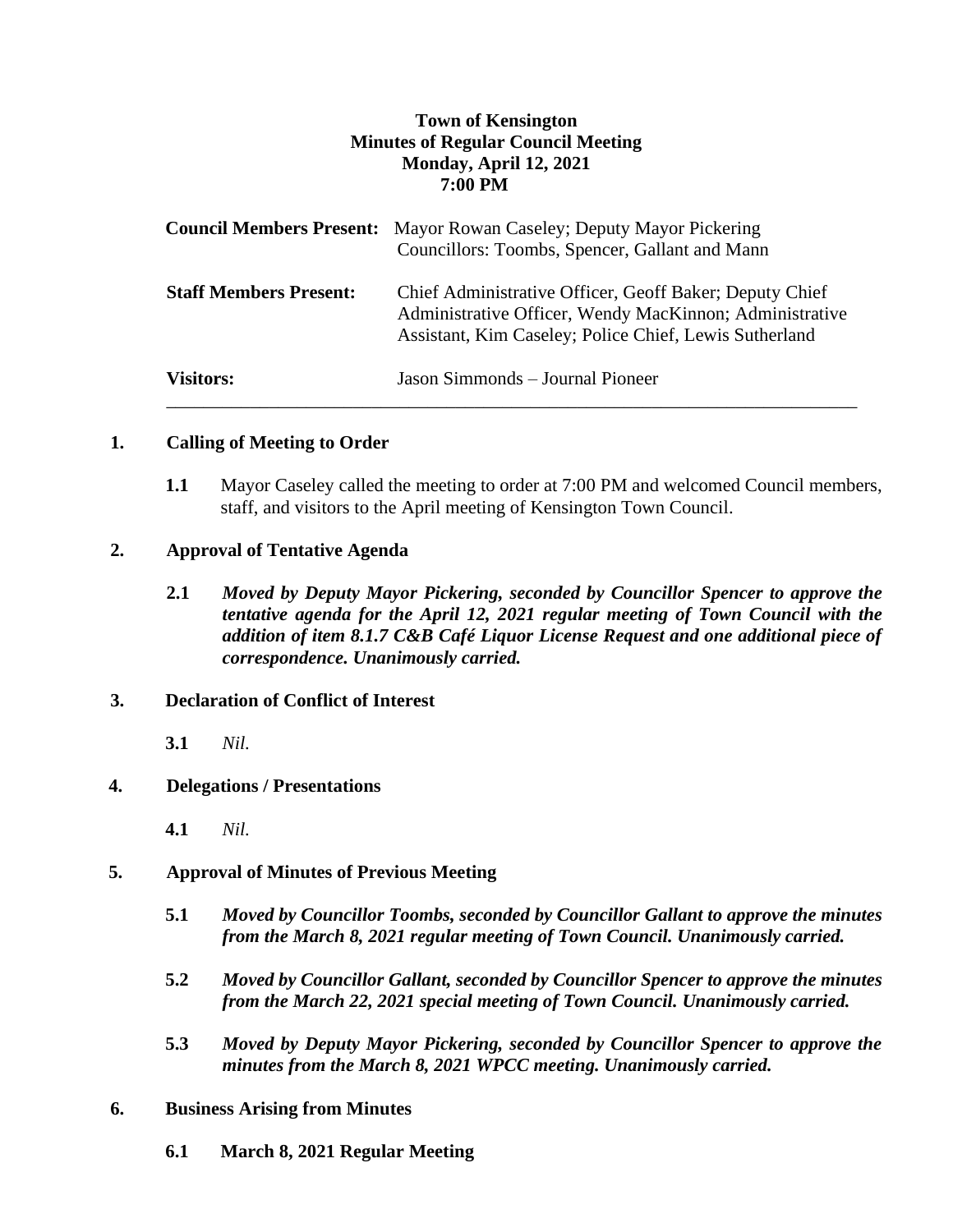**6.1.1** *Nil*

# **6.2 March 22, 2021 Special Meeting**

**6.2.1** *Nil.*

## **6.3 March 8, 2021 W&PCC Meeting**

**6.3.1** *Nil.*

### **7. Reports**

### **7.1 Chief Administrative Officer Report**

- **7.1.1** *Moved by Councillor Toombs, seconded by Councillor Spencer to adopt the April 2021 CAO Report as prepared by CAO, Geoff Baker. Unanimously carried.*
- **7.2 Fire Department Statistical Report**
	- **7.2.1** *Moved by Councillor Toombs, seconded by Councillor Spencer to approve the February 2021 Fire Statistical report as prepared by Fire Chief, Rodney Hickey. Unanimously carried.*

### **7.3 Police Department Statistical Report**

- **7.3.1** *Moved by Deputy Mayor Pickering, seconded by Councillor Spencer to approve the February 2021 Police Statistical Report as prepared by Chief Sutherland. Unanimously carried.*
- **7.3.2** Chief Sutherland spoke on his plans to host the Annual Fishing Derby and Bike Rodeo.

## **7.4 Development Permit Summary Report**

- **7.4.1** *Moved by Councillor Toombs, seconded by Councillor Spencer to approve the April 2021 Development Permit Summary Report. Unanimously carried.*
- **7.5 Bills List** 
	- **7.5.1** *Moved by Councillor Mann, seconded by Councillor Gallant to approve the February 2021 Bills in the amount of \$178,811.79. Unanimously carried.*
	- **7.5.2** *Moved by Deputy Mayor Pickering, seconded by Councillor Spencer to approve the February 2021 WPCC Bills in the amount of \$18,943.32. Unanimously carried.*
- **7.6 Summary Income Statement**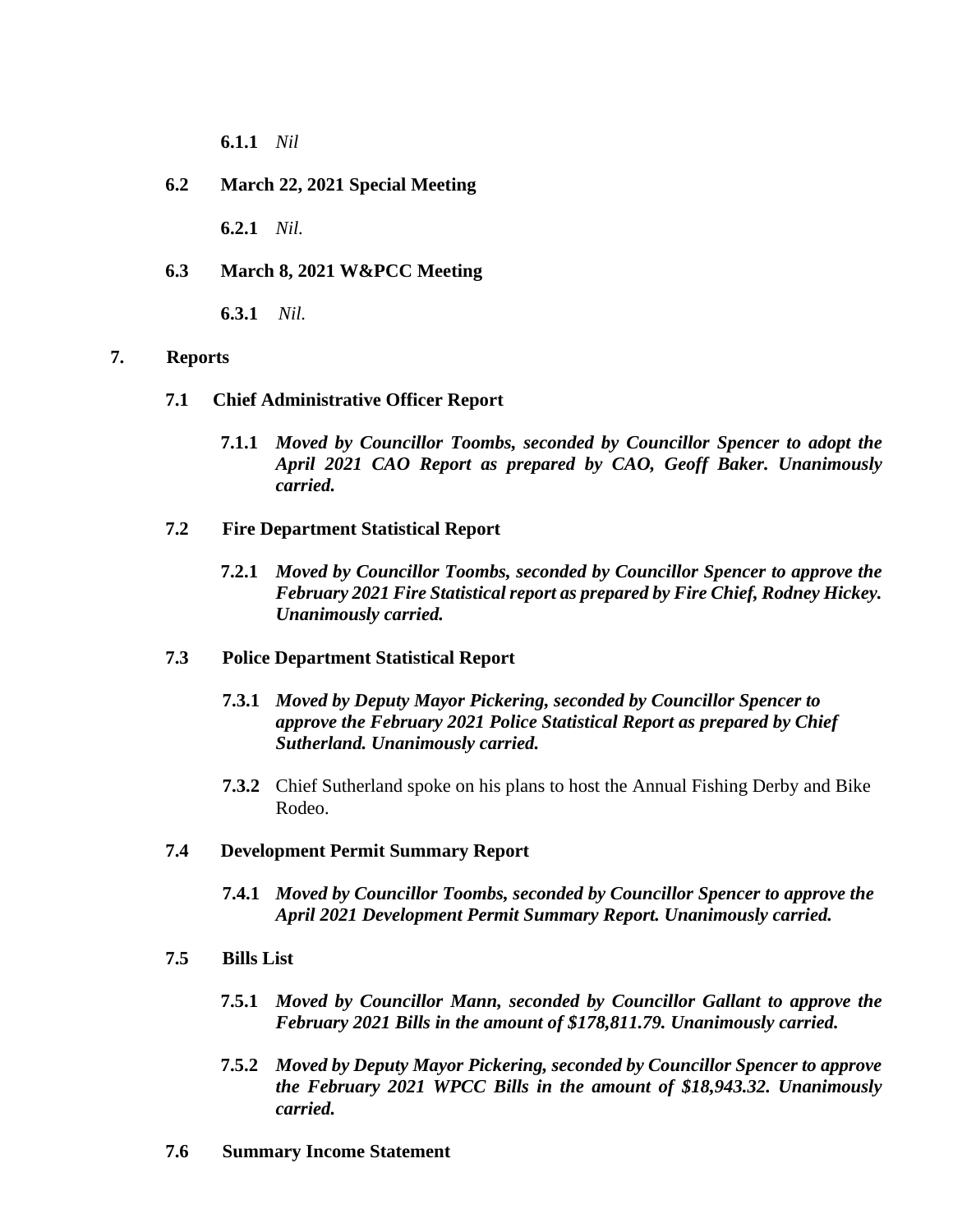- **7.6.1** *Moved by Councillor Gallant, seconded by Councillor Mann to approve the Summary Income Statement for the month of February 2021. Unanimously carried.*
- **7.7 Credit Union Centre Report**
	- **7.7.1** *Moved by Deputy Mayor Pickering, seconded by Councillor Spencer to approve the Credit Union Centre report for the month of February 2021. Unanimously carried.*
- **7.8 Mayor's Report**
	- **7.8.1** *Moved by Councillor Toombs, seconded by Councillor Spencer to approve the Mayors report for the month of April 2021 as presented by Mayor Caseley. Unanimously carried.*
	- **7.8.2** *Moved by Councillor Spencer, seconded by Councillor Toombs to approve the purchase of two seating area structures to be built by the KISH Industrial Arts Class at the approximate cost of \$900.00 each. Unanimously carried.*

### **7.9 Federation of PEI Municipalities (FPEIM) Report**

- **7.9.1** Councillor Mann reported that the FPEIM AGM will be held virtually on April 26, 2021.
- **7.9.2** FPEIM passed their 2021/22 Budget.
- **7.9.3** The Rural Municipality of Malpeque Bay recently became a member of FPEIM.

### **7.10 Heart of the Island Initiative Report**

- **7.10.1** Deputy Mayor Pickering reported that the Heart of PEI Initiative is wrapping up their Phase 1 projects. A tentative date to unveil the art mural and structure has been set for May 4.
- **7.10.2** Planning and funding approvals are being finalized through ACOA for Phase 2.

#### **7.11 Kensington Area Chamber of Commerce (KACC) Report**

- **7.11.1** Councillor Gallant provided updates on the recent KACC meeting, Don Quarles attended the meeting and provided updates to board members on the Heart of PEI Initiatives.
- **7.11.2** KACC Presidents Dinner will be held at Clinton Hills on May 13. Limited seating will be available.
- **7.11.3** Marsha Doiron, President of Level Up will guest host coffee at Family & Friends on Thursday April 22, 2021 from 10:00 – 11:30 am.

#### **7.12 PEI 55 Plus Games**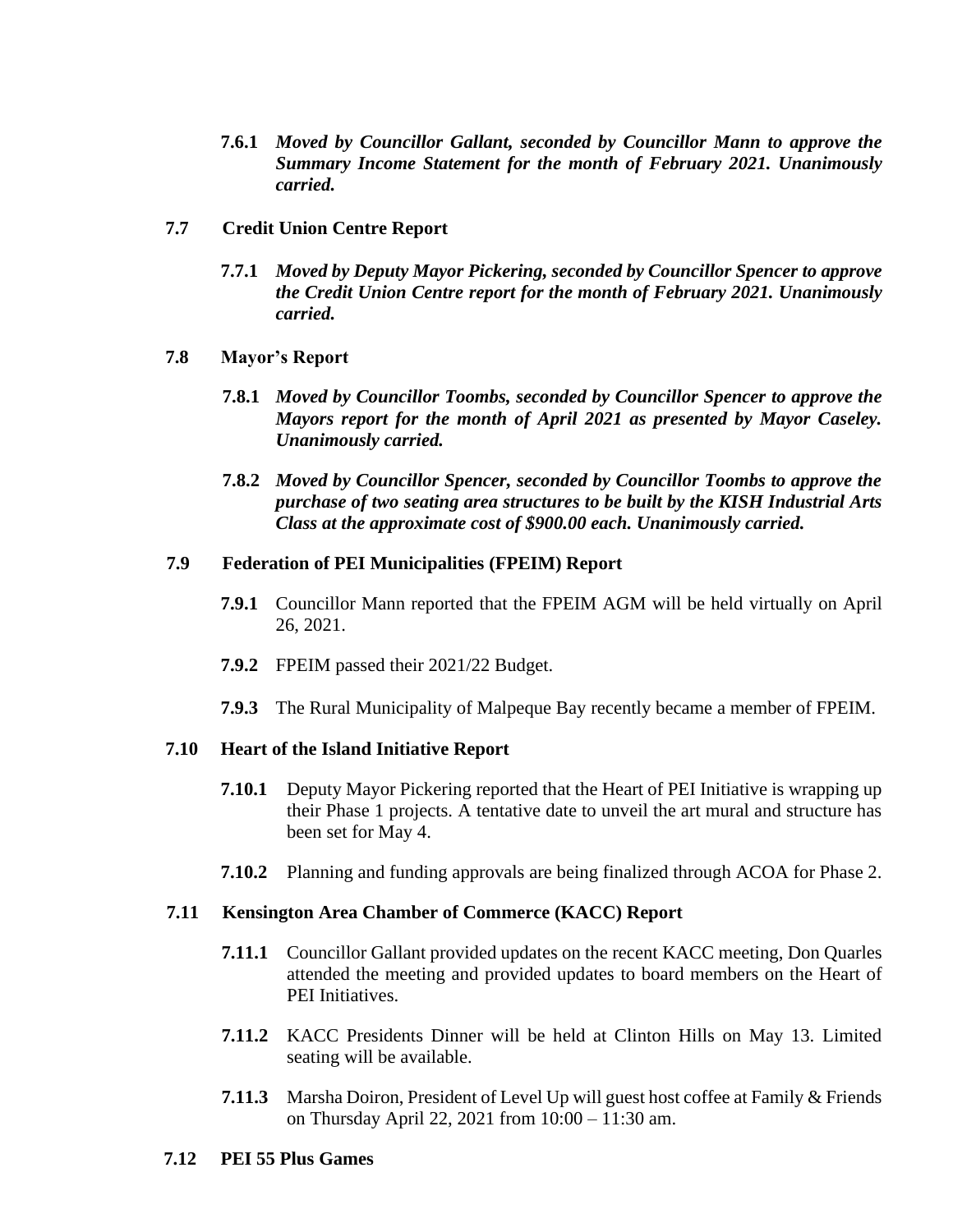**7.12.1** Councillor Gallant communicated to the PEI 55 Plus Games that the Town is interested in hosting the games in 2022. Council confirmed they would not be interested in hosting a modified event in 2021, due to COVID-19 restrictions and uncertainty.

### **8. New Business**

- **8.1 Request for Decisions**
	- **8.1.1 Proposed Development Control Bylaw Amendment (PID No. 915322) – Second Reading, Formal Adoption and Official Plan General Land Use Map Amendment**

### *Second reading*

**8.1.1.1** *Moved by Deputy Mayor Pickering, seconded by Councillor Toombs*

*WHEREAS a request has been received from Ryan Simmonds, owner of PID No 915322, to amend the Town of Kensington Development Control Bylaw to re-zone the property from Single Residential (R1) to Low Density Residential (R2);*

*AND WHEREAS a public meeting was held on February 11, 2021, in accordance with the PEI Planning Act and the Town's Development Control Bylaw;*

*AND WHEREAS town staff have evaluated the application, in consultation with DV8 Consulting, and are recommending that Town Council proceed with the Bylaw amendment;*

*AND WHEREAS the Bylaw amendment was read and approved a first time at a duly held meeting of Town Council on March 8, 2021;*

*BE IT RESOLVED THAT Kensington Town Council give second reading to amend the Zoning and Subdivision Control Bylaw to rezone PID No. 915322 from Single Residential (R1) to Low Density Residential (R2).*

*Unanimously carried.* 

*Approval of second reading*

**8.1.1.2** *Moved by Deputy Mayor Pickering, seconded by Councillor Gallant*

*WHEREAS a request has been received from Ryan Simmonds, owner of PID No 915322, to amend the Town of Kensington Development Control Bylaw to re-zone the property from Single Residential (R1) to Low Density Residential (R2);*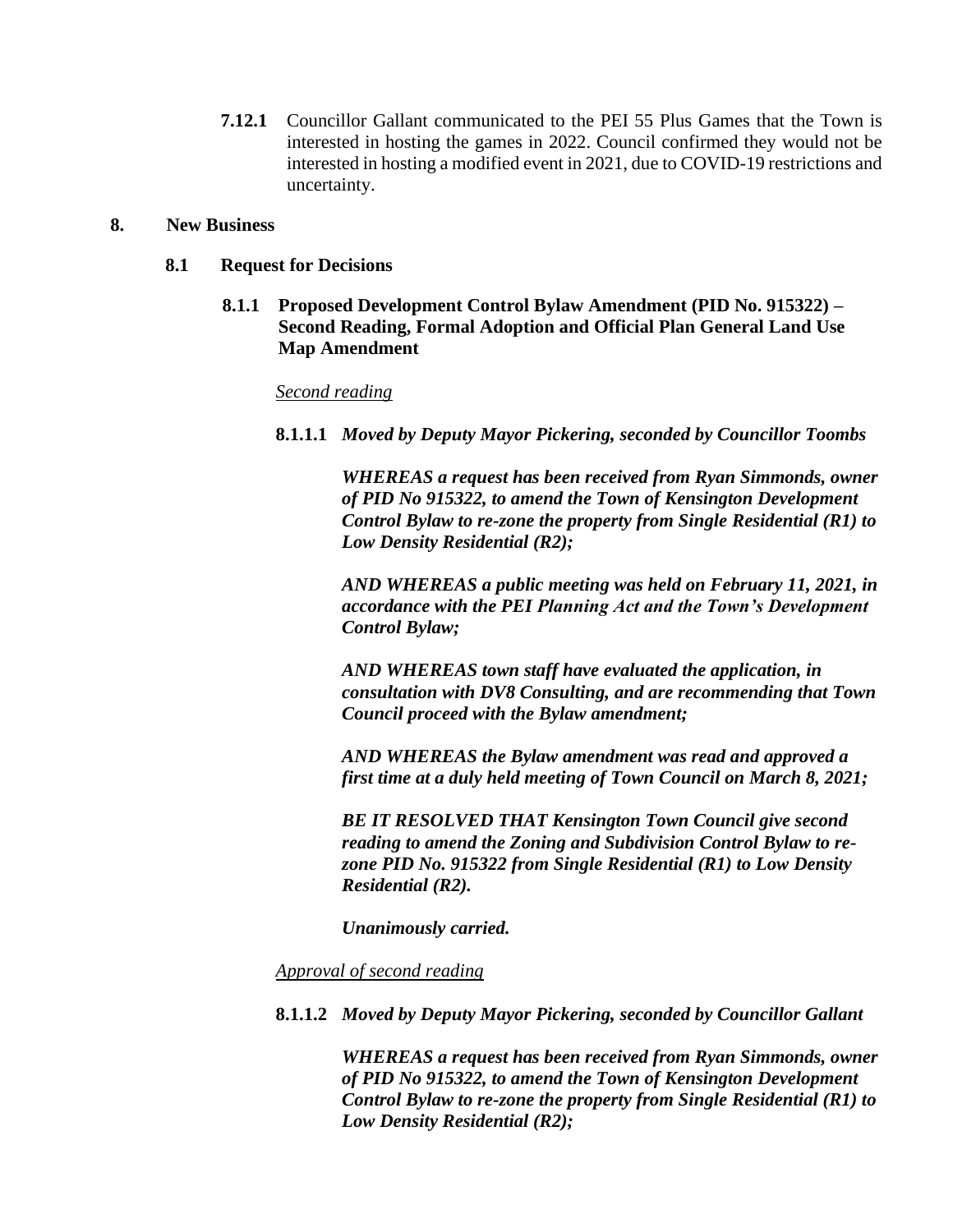*AND WHEREAS a public meeting was held on February 11, 2021, in accordance with the PEI Planning Act and the Town's Development Control Bylaw;*

*AND WHEREAS town staff have evaluated the application, in consultation with DV8 Consulting, and are recommending that Town Council proceed with the Bylaw amendment;*

*AND WHEREAS the Bylaw amendment was read and approved a first time at a duly held meeting of Town Council on March 8, 2021; AND WHEREAS the Bylaw amendment was read a second time at this meeting;*

*BE IT RESOLVED THAT Kensington Town Council approve second reading to amend the Zoning and Subdivision Control Bylaw to rezone PID No. 915322 from Single Residential (R1) to Low Density Residential (R2).*

*Unanimously carried.* 

### *Formal adoption*

**8.1.1.3** *Moved by Deputy Mayor Pickering, seconded by Councillor Toombs*

*WHEREAS a request has been received from Ryan Simmonds, owner of PID No 915322, to amend the Town of Kensington Development Control Bylaw to re-zone the property from Single Residential (R1) to Low Density Residential (R2);*

*AND WHEREAS a public meeting was held on February 11, 2021, in accordance with the PEI Planning Act and the Town's Development Control Bylaw;*

*AND WHEREAS town staff have evaluated the application, in consultation with DV8 Consulting, and are recommending that Town Council proceed with the Bylaw amendment;*

*AND WHEREAS the Bylaw amendment was read and approved a first time at a duly held meeting of Town Council on March 8, 2021; AND WHEREAS the Bylaw amendment was read and approved a second time at this meeting;*

*BE IT RESOLVED THAT Kensington Town Council formally adopt an amendment to the Zoning and Subdivision Control Bylaw to rezone PID No. 915322 from Single Residential (R1) to Low Density Residential (R2).*

*Unanimously carried.*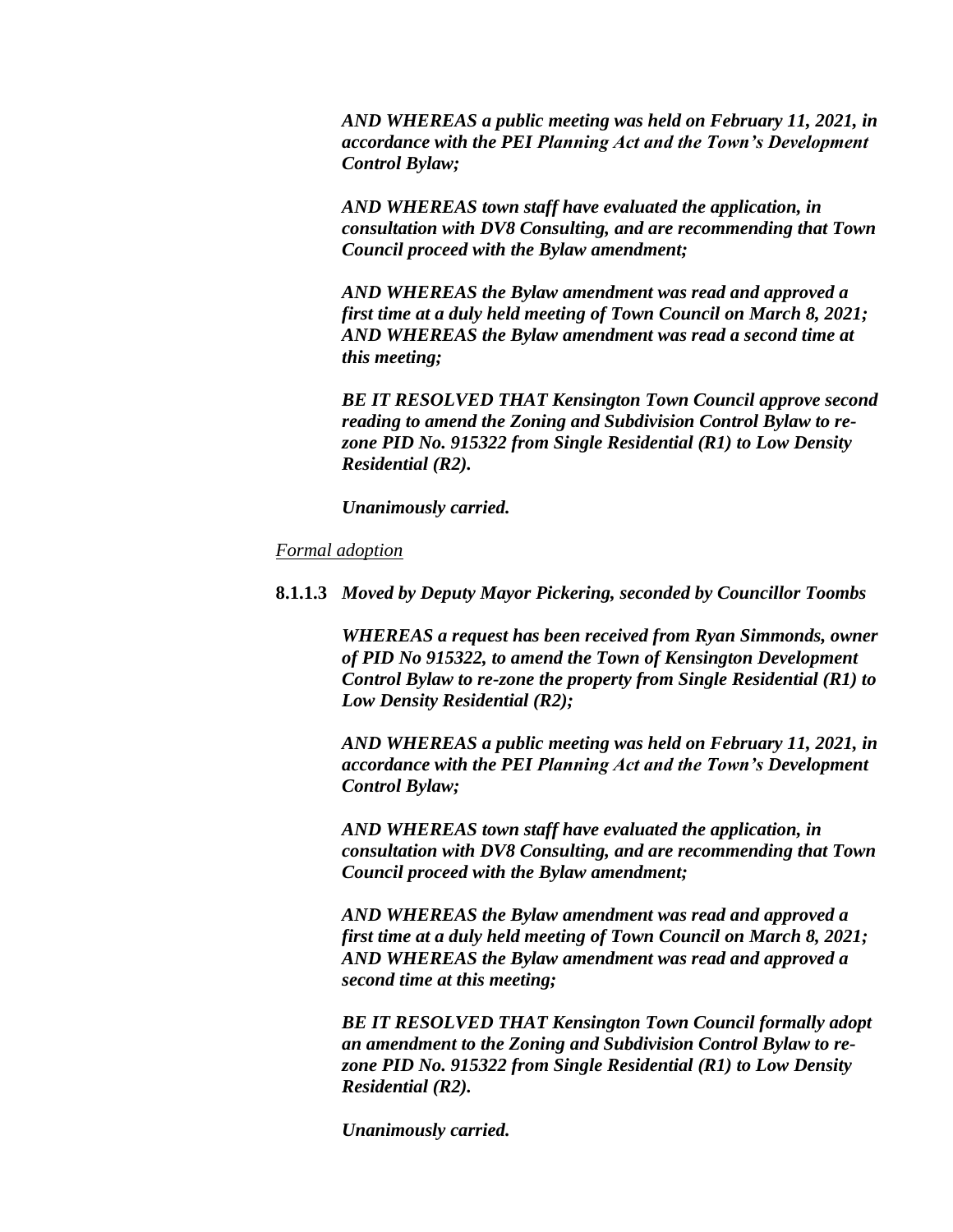**8.1.1.4** *Moved by Deputy Mayor Pickering, seconded by Councillor Gallant*

*WHEREAS a request has been received from Ryan Simmonds, owner of PID No 915322, to amend the General Land Use Map that is a part of the Town's Official Plan to change the land use designation of the property from Single Residential (R1) to Low Density Residential (R2);*

*AND WHEREAS a public meeting was held on February 11, 2021, in accordance with the PEI Planning Act;*

*AND WHEREAS town staff have evaluated the proposed amendment, in consultation with DV8 Consulting, and are recommending that Town Council proceed with the Official Plan General Land Use Map amendment;*

*Unanimously carried.* 

- **8.1.2 Development Permit Application – Fun Times Early Years Centre – 28 Garden Drive**
	- **8.1.2.1** *Moved by Councillor Mann, seconded by Councillor Gallant*

*BE IT RESOLVED THAT Kensington Town Council approve a development permit application for Fun Times Early Years Centre for the installation of a 16ft x 75ft commercial modular unit designed for use as a child care centre, subject to full compliance with the Town's Development Control Bylaw and all other applicable municipal, provincial and federal legislation and regulations.*

*Unanimously carried.*

### **8.1.3 Subdivision of Lands – Lands of St. Mary's Holy Family Roman Catholic Parish Inc**

**8.1.3.1** *Moved by Councillor Gallant, seconded by Councillor Toombs*

*WHEREAS a subdivision plan (Plan #21036-S01) and a request has been received from the St. Mary's Holy Family Roman Catholic Parish Inc., owner of a property located at 30 Pleasant Street (PID 778014) for Town Council's consideration of subdividing the lot into two separate parcels;*

*AND WHEREAS the proposed subdivision plan has been reviewed against the Town's Development Control Bylaw and is found to be in general compliance therewith;*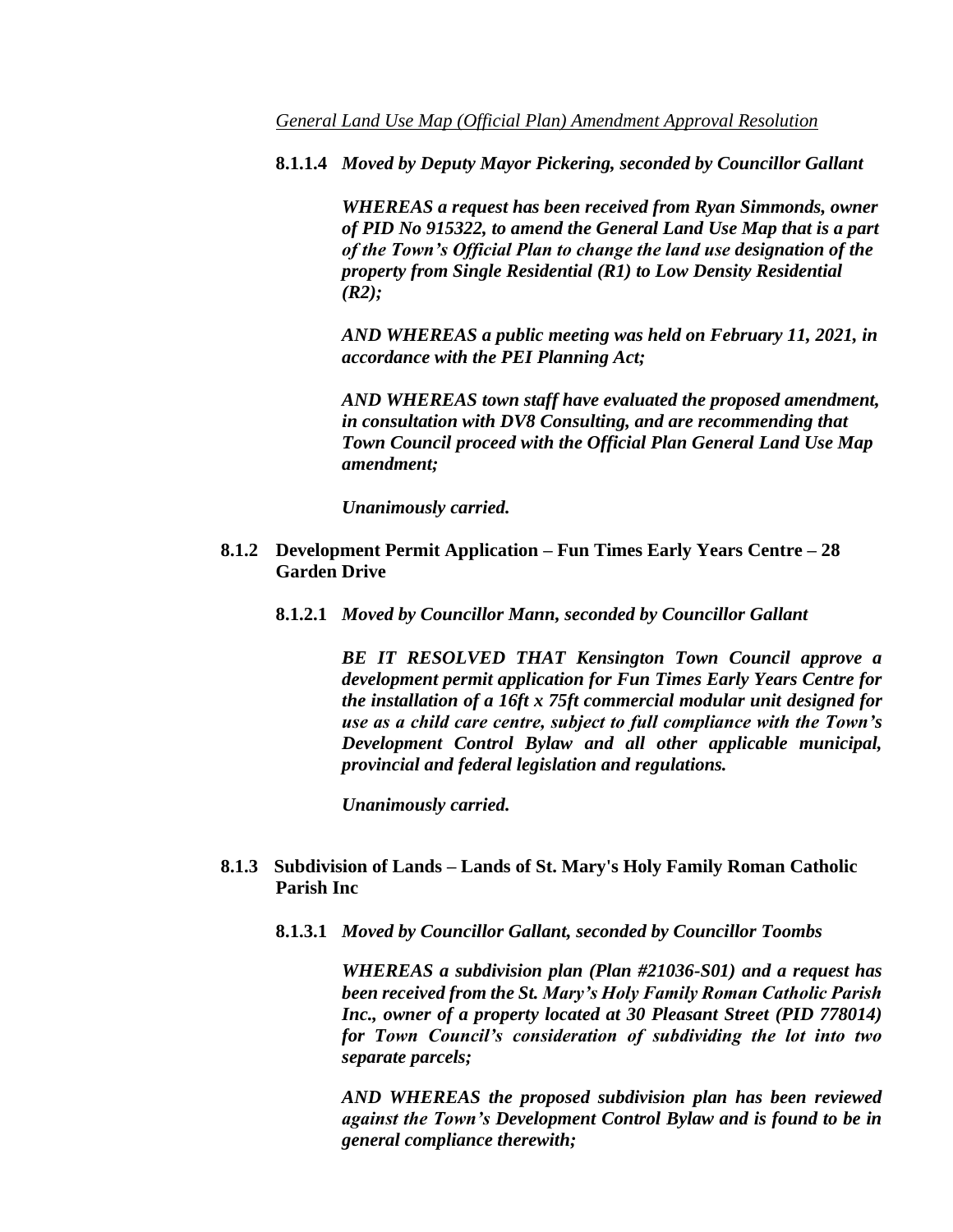*BE IT RESOLVED THAT approval be granted to subdivide PID No 78014 into two separate parcels, being PID No 78014 (originating parcel) and Lot 21-1, as per Survey Plan No. 21036-S01, dated March 2, 2021, drawn by Locus Surveys Ltd.* 

*Unanimously carried.*

#### **8.1.4 Sponsorship - Post Traumatic Growth Association**

**8.1.4.1** *Moved by Councillor Spencer, seconded by Councillor Toombs*

*BE IT RESOLVED THAT Town Council authorize staff to make a donation to the Post Traumatic Growth Association in the amount of \$150.00.* 

*Unanimously carried.*

#### **8.1.5 ICIP - Broadway Street Water and Sewer Extension**

**8.1.5.1** *Moved by Councillor Toombs, seconded by Councillor Spencer*

*BE IT RESOLVED THAT the Town of Kensington submit an application to the Investing in Canada Infrastructure Program – Environmental Quality: Green Stream to fund a portion of the cost of the Town of Kensington Broadway Street South Water and Sewer Main Extension Project and that such project be designated as Priority 1.*

*The Council understands that all future operational costs associated with and resulting from the project will be the responsibility of the Town of Kensington.* 

*Unanimously carried.*

#### **8.1.6 Commercial Street Sidewalk Removal – 55 Broadway Street**

**8.1.6.1** Council discussed the removal of a 3' wide section of sidewalk along Commercial Street, adjacent to the building at 55 Broadway Street. Councillor Gallant spoke on this section of sidewalk and noted that it was originally installed by a previous property owner of 55 Broadway Street to prevent vehicles from hitting the side of the building. Council requested further consultation with the current property owner and to confirm surveyed property lines.

#### **8.1.7 C&B Café – Lounge Liquor License**

**8.1.7.1** *Moved by Deputy Mayor Pickering, seconded by Councillor Toombs*

*BE IT RESOLVED THAT Town Council authorize the CAO to provide a letter of support to the owners of the C&B Café to facilitate a Lounge Liquor License for the Café.*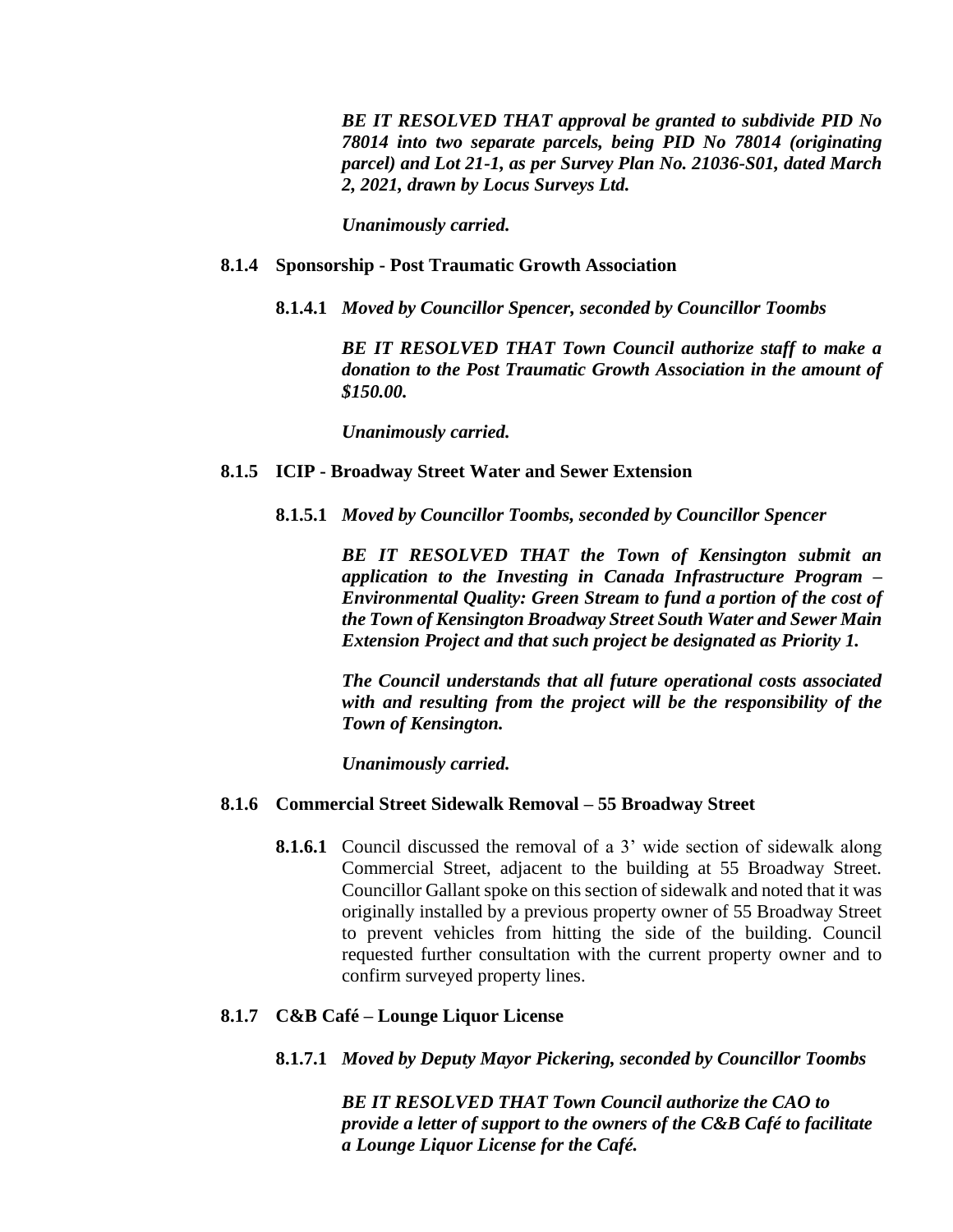# *Unanimously carried.*

## **8.2 Other Matters**

- **8.2.1** Mayor Caseley congratulated CAO, Geoff Baker on receiving his 15 Year Pin from the Canadian Association of Municipal Administrators.
- **8.2.2** Mayor Caseley noted that the Canadian Flag will be lowered to half-mast in memory of Prince Philip, the Duke of Edinburgh until Saturday, April 17.
- **8.2.3** Mayor Caseley shared several events being hosted by the Central Region Sport & Recreation Council during the month of April.
- **8.2.4** The Town Clean-up Day will be held on Saturday, May 8 from 9:00 10:30 AM.
- **8.2.5** Councillor Gallant addressed concerns from residents of speeding on Barrett Street. Chief Sutherland acknowledged concerns in this area and noted that patrol has been increased.
- **8.2.6** Deputy Mayor Pickering brought forward a request from the recent Home and School meeting to have the garbage can returned to the playground this year. It was noted that the damaged roadway into QEES has been addressed with Minister MacKay.
- **8.2.7** Councillor Toombs expressed his appreciation to Town staff for their work on the recently approved Municipal Restructuring Application.
- **8.2.8** Councillor Mann inquired if the Frosty Treat Dairy Bar received permission from the Provincial Government for the recently installed signage in front of their building. Mr. Baker will confirm and report back to Town Council.

*Chief Sutherland excused himself from the Council Chamber at 8:21 pm.*

## **9. Correspondence**

- **9.1** A response to a letter from Mayor Caseley regarding the Canadian Broadcasting Corporation licence renewal.
- **9.2** Information on the FPEIM Annual Meeting on April 26.
- **9.3** A letter from the Department of Environment, Energy and Climate Action to inform the Town of the approval for the Town's application to the PEI Active Transportation Fund in the amount of \$250,993.

### **10. In-Camera**

**10.1** *Nil*